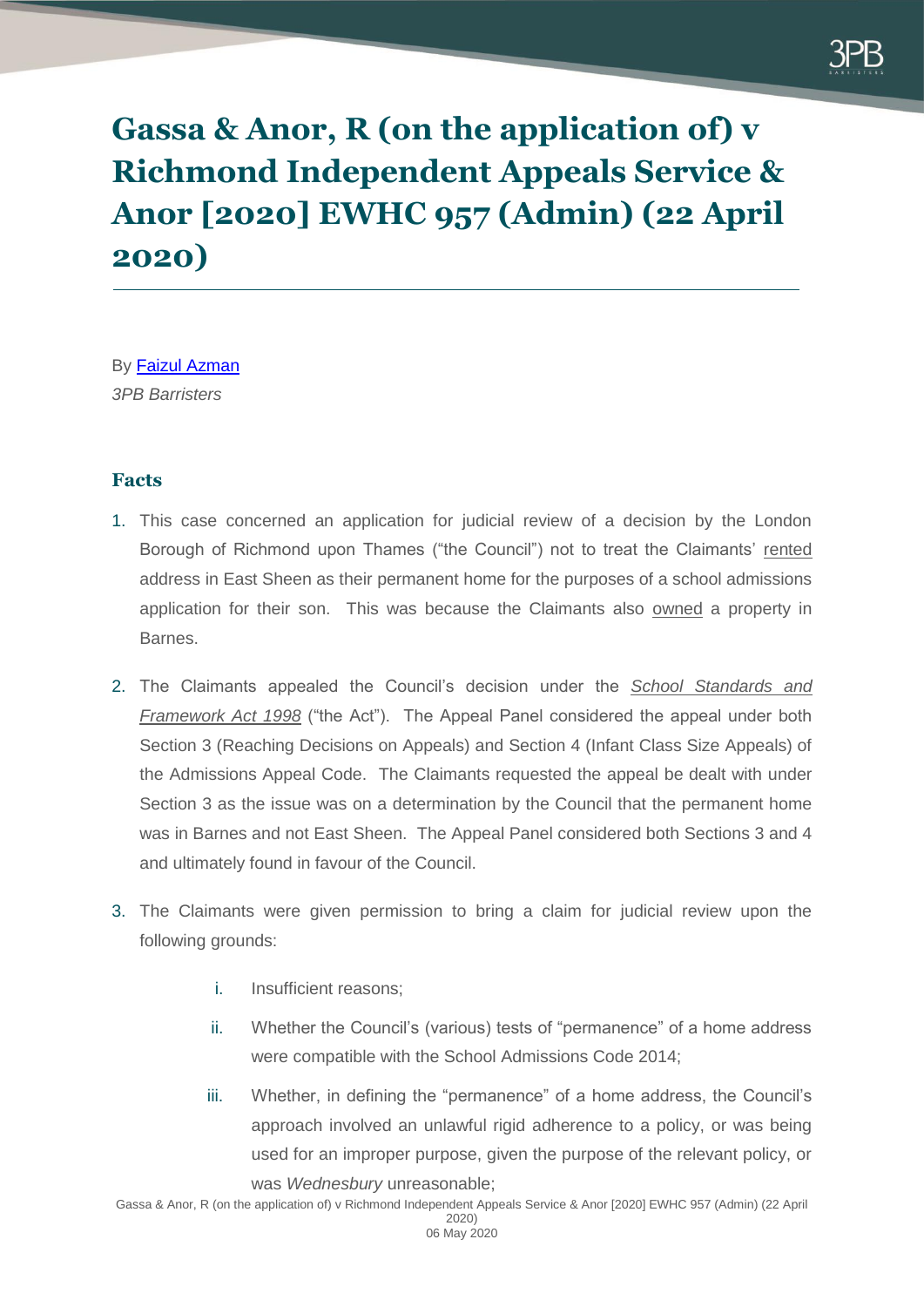iv. Whether an Appeal Panel's jurisdiction is that of a "decision" or "review" in respect of the Council's determination of the Claimants' home address at the material time.

## **Held**

- 4. **Issue 1:** The Council and Appeal Panel conceded that the decision letter failed to provide adequate and intelligible reasons. Accordingly, the Claimants succeeded; the decision was quashed and remitted for re-determination by a fresh Panel. [paragraphs 139-144].
- 5. **Issue 2**: It was not appropriate for the Court to decide this issue. The case was to be remitted to a fresh Panel which would have to re-determine the question of compliance and produce a reasoned decision. The statutory scheme and Appeals Code create a specific role for a specialist Appeal Panel to consider such compliance questions in the first instance. The Court was not satisfied that the question of compliance raised by the Claimants was a pure issue of law which could be decided without fact-sensitive assessment and judgment from the Panel. Finally, the question of compliance would not in any event be determinative of the appeal, because even if the admissions arrangements were not compliant, the question would then arise as to whether the child would have been offered a place if they had been. That question required a judgment which the statutory scheme intended to be exercised by the Appeal Panel in the first instance. This did not mean that the Court would not ultimately have to decide whether or not such a tribunal has erred. But it did mean that the Court needed to be cautious about not unduly intervening (*Secretary of State for the Home Department v AH (Sudan) [2007] UKHL 49 applied*) [paragraphs 149-171]
- 6. **Issue 3:** For the reasons above, it was also not appropriate for the Court to reach any definitive view on the allegations raised by the Claimants [paragraphs 172-177].
- 7. **Issue 4:** The Court did not feel able to definitively decide this point, but inclined to the view that the Appeal Panel had a decision-making function. It offered the following observations [paragraphs 178-225]:
	- a. There is no immediately obvious reason why an Appeal Panel's jurisdiction should be limited to a review. Neither the 1998 Act itself, nor any regulations made thereunder, purport to do so.
	- b. The Appeal Panel is an independent judicial body. There is no restriction upon the grounds of appeal that a parent may put forward. The Appeal Panel is therefore wellplaced and well-suited to carry out a decision-making function rather than a review